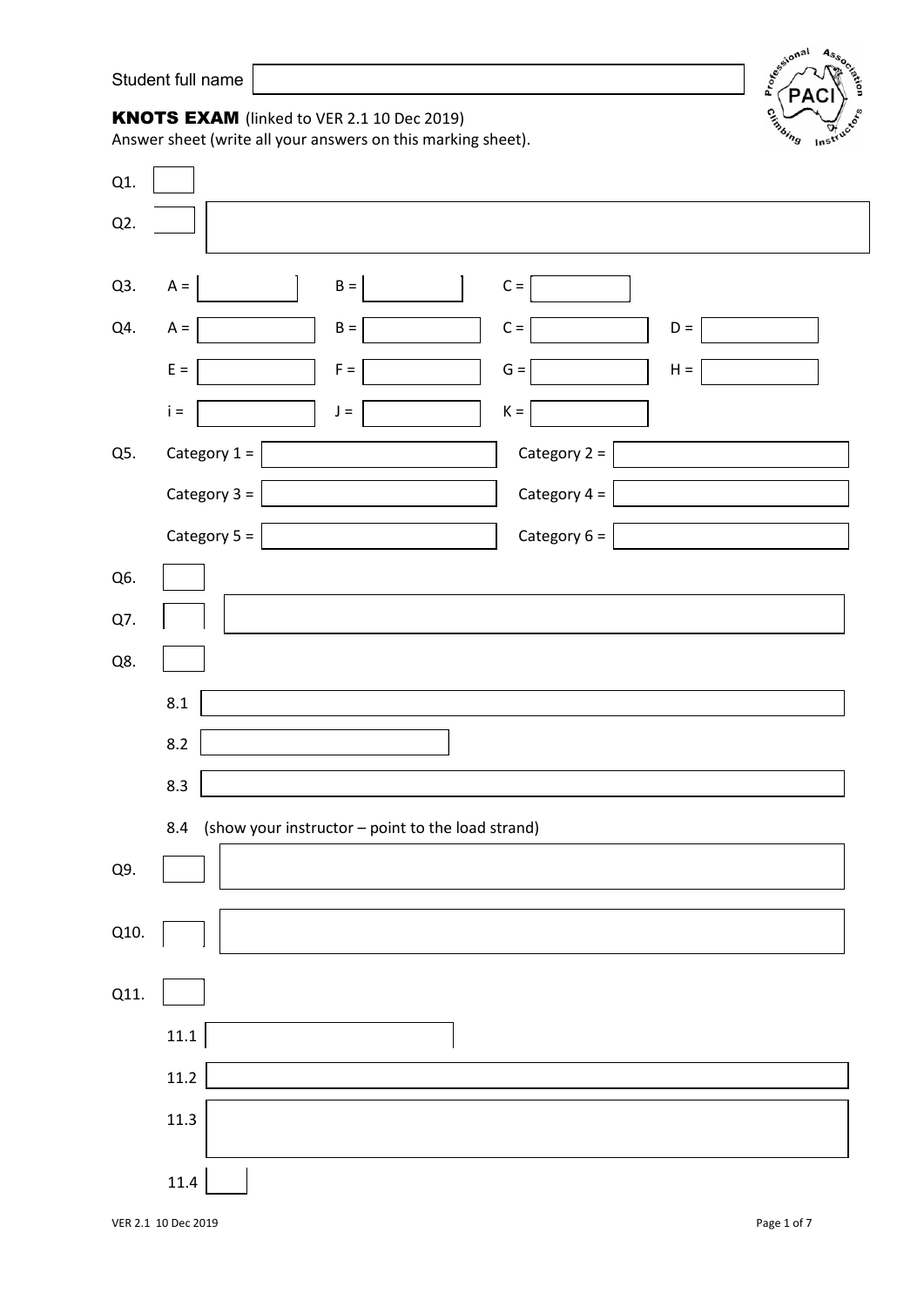| Q12. | Name of knot A:                      |
|------|--------------------------------------|
|      | Name of knot B:                      |
|      | Are the knots the same or different? |
| Q13. | Which knot is 'PET'?                 |
|      | Explanation:                         |
|      | What does PET mean?                  |
|      | Advantages/disadvantages:            |
| Q14. |                                      |
|      | 14.1                                 |
|      | 14.2                                 |
|      | 14.3                                 |
|      | 14.4                                 |
| Q15. |                                      |
|      |                                      |
|      | $15.1\,$                             |
|      | $15.2\,$                             |
|      | 15.3                                 |
| Q16. |                                      |
|      | 16.1                                 |
|      | 16.2                                 |
|      | 16.3                                 |
|      | 16.4                                 |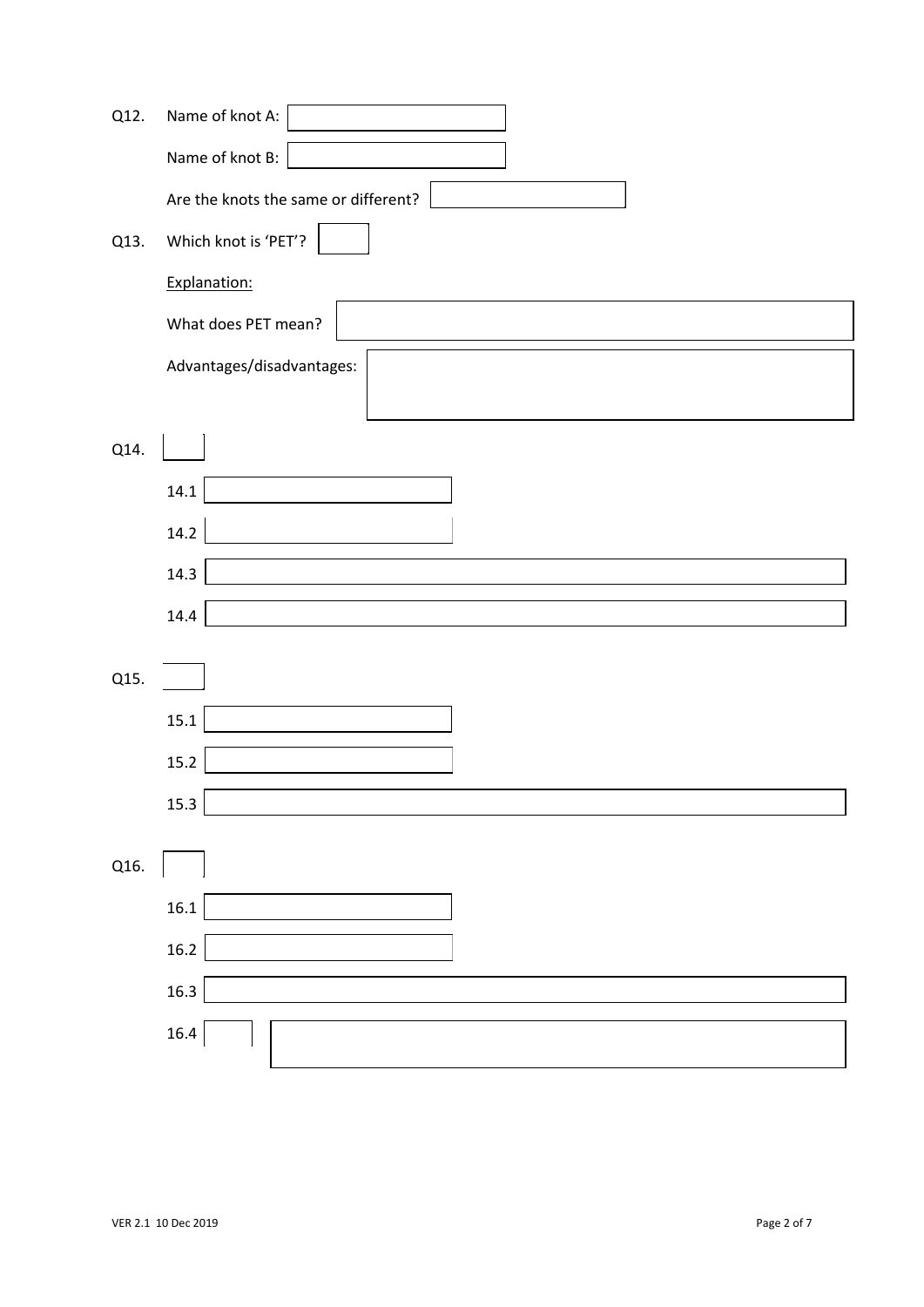| Q17. |                                           |
|------|-------------------------------------------|
|      | 17.1                                      |
|      | 17.2                                      |
|      | 17.3 Describe two different applications: |
|      |                                           |
|      |                                           |
|      |                                           |
| Q18. |                                           |
|      |                                           |
|      |                                           |
| Q19. | 19.1                                      |
|      | 19.2                                      |
|      | 19.3                                      |
| Q20. |                                           |
| Q21. |                                           |
| Q22. | 22.1                                      |
|      | 22.2                                      |
|      | 22.3                                      |
|      | 22.4                                      |
|      |                                           |
| Q23. |                                           |
|      | 23.1                                      |
|      | 23.2                                      |
|      | 23.3                                      |
|      | 23.4 Two applications:                    |
|      | i)                                        |
|      | $\,$ ii)                                  |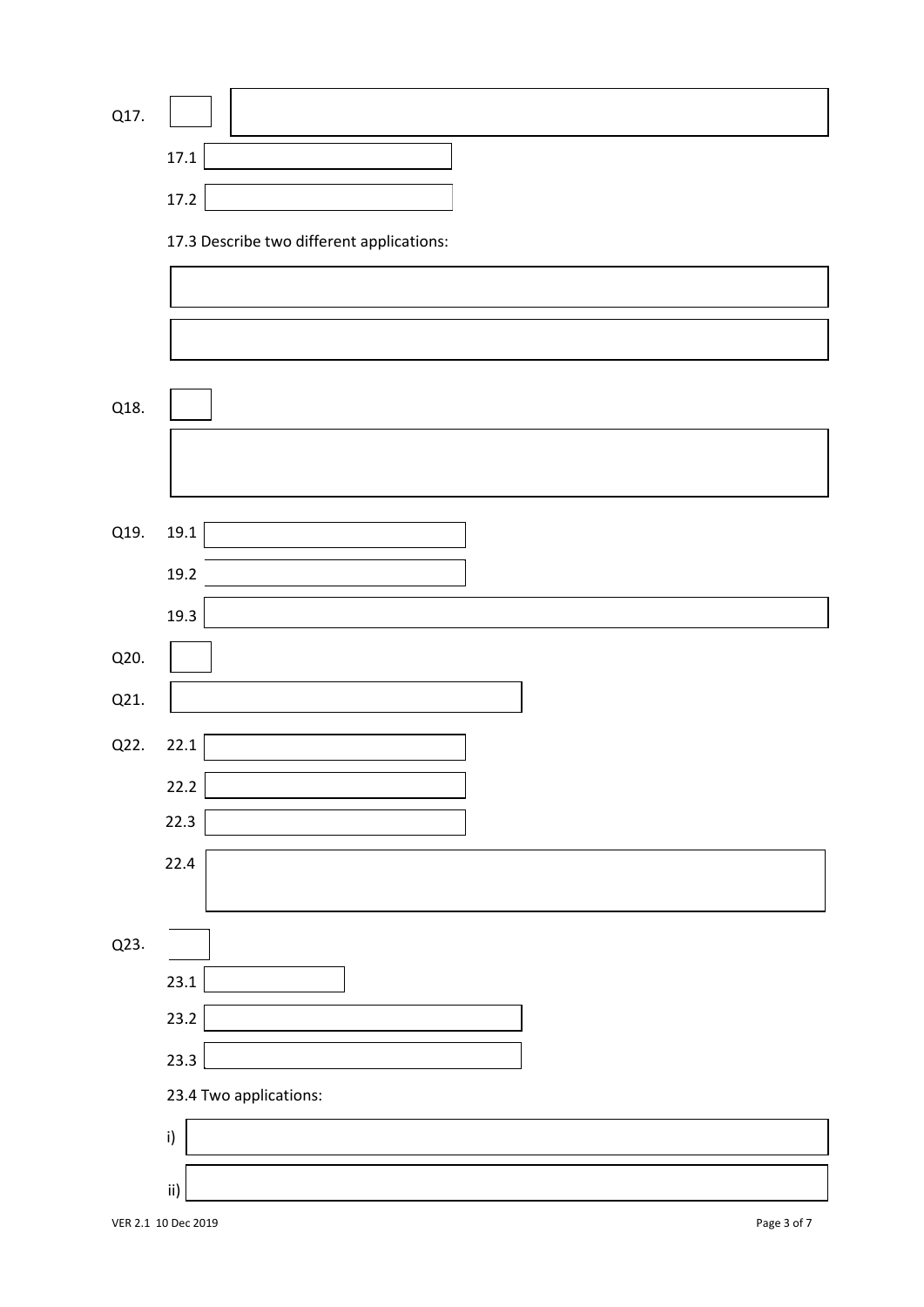| Advantages: Configuration A<br>Q24. |  |
|-------------------------------------|--|
|-------------------------------------|--|

Advantages: Configuration B

|      | Disadvantages: Configuration A | Disadvantages: Configuration B |
|------|--------------------------------|--------------------------------|
|      |                                |                                |
|      |                                |                                |
|      |                                |                                |
| Q25. |                                |                                |
| Q26. |                                |                                |
| Q27. |                                |                                |
| Q28. |                                |                                |
|      |                                |                                |
| Q29. | Name:                          |                                |
|      |                                |                                |
| Q30. |                                |                                |
| Q31. | Name:                          |                                |
|      | Explain:                       |                                |
|      |                                |                                |
|      |                                |                                |
| Q32. | 32.1                           |                                |
|      | 32.2                           |                                |
|      | Advantages:                    |                                |
|      | i)                             |                                |
|      |                                |                                |
|      | ii)                            |                                |
|      | iii)                           |                                |
|      | iv)                            |                                |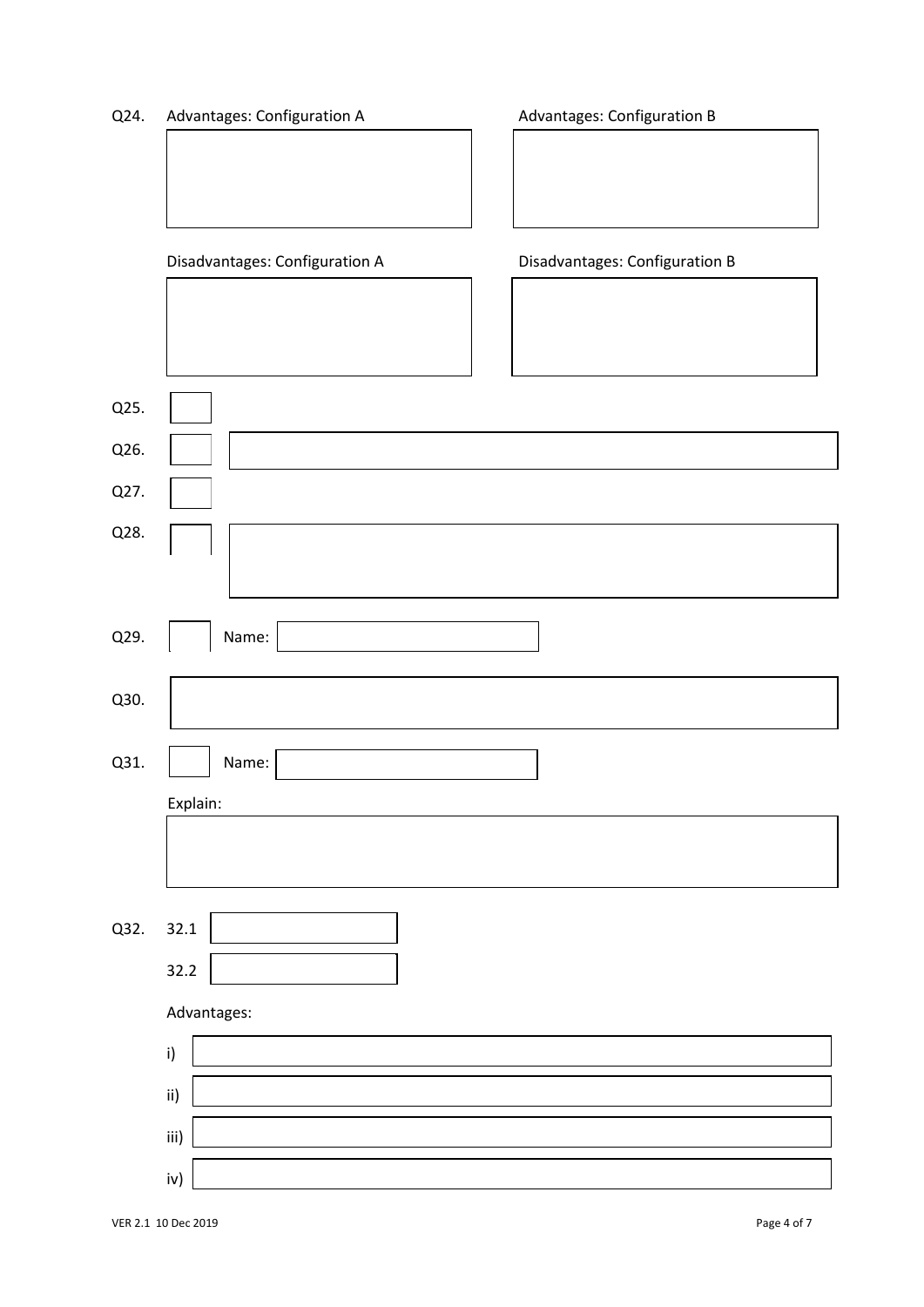| Q33. |                           |                    |              |                           |  |  |
|------|---------------------------|--------------------|--------------|---------------------------|--|--|
|      |                           |                    |              |                           |  |  |
| Q34. | $\boldsymbol{\mathsf{A}}$ | $\sf B$            | $\mathsf C$  | D                         |  |  |
|      | $\mathsf E$               | $\bar{\mathsf{F}}$ | $\mathsf{G}$ | $\boldsymbol{\mathsf{H}}$ |  |  |
| 34.1 |                           |                    |              |                           |  |  |
| 34.2 |                           |                    |              |                           |  |  |
| Q35. |                           |                    |              |                           |  |  |
| Q36. |                           |                    |              |                           |  |  |
|      |                           |                    |              |                           |  |  |
| Q37. |                           |                    |              |                           |  |  |
| Q38. | 38.1                      |                    |              |                           |  |  |
|      | 38.2                      |                    |              |                           |  |  |
| Q39. |                           |                    |              |                           |  |  |
|      |                           |                    |              |                           |  |  |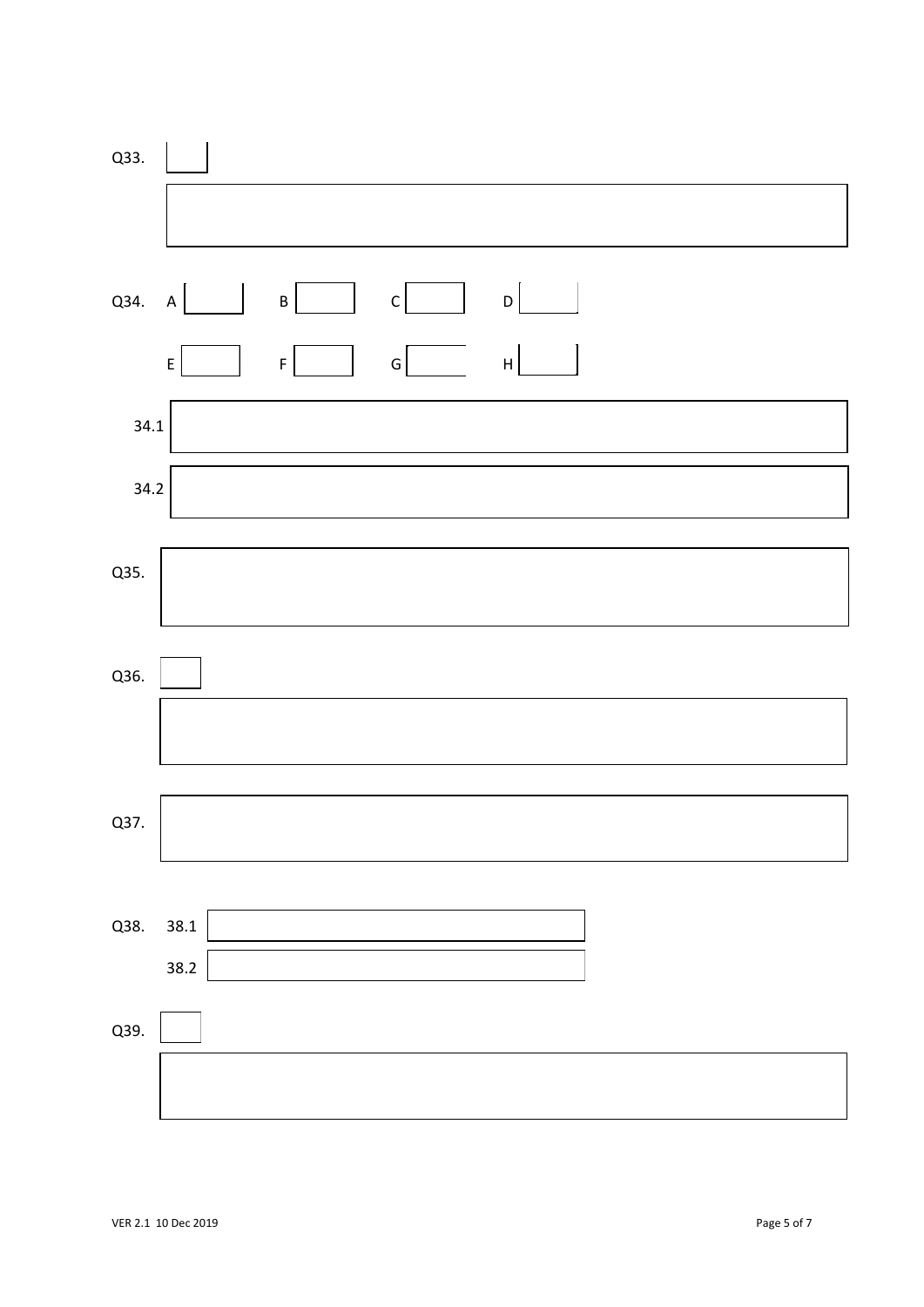| Q40. | (demonstrate to your instructor how this could happen)                         |       |
|------|--------------------------------------------------------------------------------|-------|
| Q41. | Name of knot 'A':                                                              |       |
|      | Name of knot 'B':                                                              |       |
|      | 41.1                                                                           |       |
|      | 41.2                                                                           |       |
|      | 41.3                                                                           |       |
| Q42. |                                                                                |       |
| Q43. | $C =$<br>$B =$<br>$E =$<br>$D =$<br>$A =$                                      | $F =$ |
| Q44. | What type of knot would you use to anchor your abseiling rope to a solid tree? |       |



Q45. What type of knot would you use to configure a load sharing anchor (using one rope only)?



Name of knot: